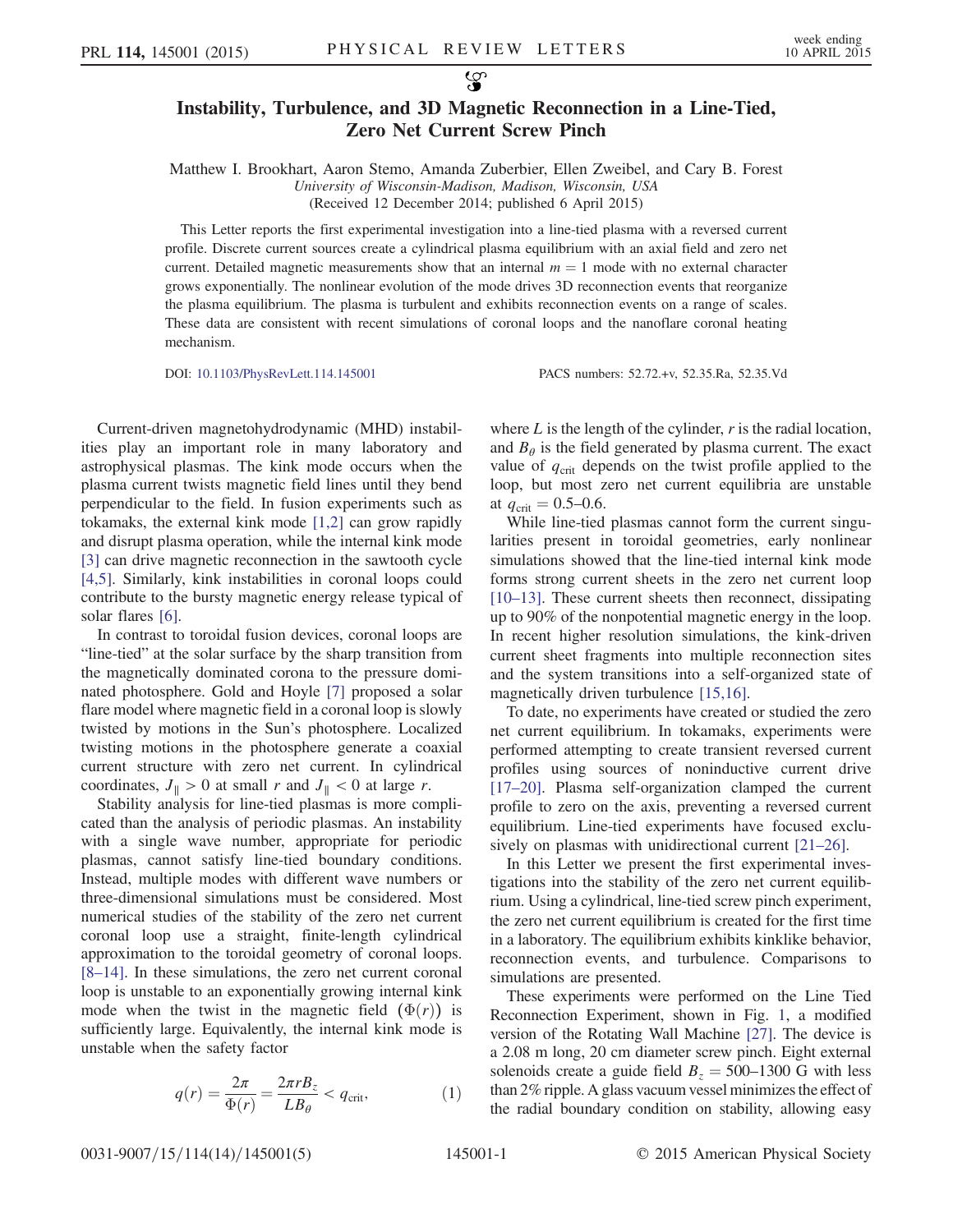<span id="page-1-0"></span>

FIG. 1 (color online). The Line-tied Reconnection Experiment geometry. (a) A CAD model of the experiment with components highlighted. (b) A representation of the biasing circuit showing the independent supplies for each gun. The central gun floats with respect to the laboratory ground to prevent stray arc currents.

excitation of external kink modes. A plastic box port mounted at the axial midplane provides optical and probe access without disrupting the insulating boundary conditions.

Electrostatic guns [\[28\]](#page-4-11) provide plasma density and current at both ends of the experiment. The azimuthal magnetic field is created by currents from the guns. Independently controlled power supplies bias each gun to create tailored current profiles. Thick copper anodes at the end of the experiment collect current and provide a rough current profile measurement. Because of the discrete nature of the plasma guns, the line-tying condition is firmly satisfied at the cathodes [\[21,22\]](#page-4-9). Hence, the central current is firmly tied at one end and the return current is tied at the other. In addition, the anodes have a resistive dissipation time of  $\tau \approx 200$  ms, indicating that magnetic fluctuations cannot penetrate the anodes on the time scales of a shot [\[24\]](#page-4-12). This property provides the line-tied boundary condition in the experiment. To create a zero-net current equilibrium, six guns produce a ring of negative plasma current at  $r = 3.63$  cm while a seventh gun, located on the other end of the experiment, provides positive current at the center of the device (see Fig. [5\)](#page-2-0).

Eighty flux loops measure  $B<sub>r</sub>$  at the insulating vacuum vessel and an array of 288 coils in a 20 cm  $\times$  15 cm cross section measures all three components of the magnetic field at the axial midplane of the experiment. High precision analog circuits integrate all magnetic signals before digitization. A Czerny-Turner spectrometer measures plasma density to be  $n_e = (0.5-3) \times 10^{20}$  m<sup>-3</sup> from the broadening of neutral hydrogen emission lines by the Stark effect. Plasma temperature is inferred from equilibrium pressure reconstructions at  $T_e = 3-4$  eV, consistent with previous swept Langmuir probe measurements on the experiment [\[27\].](#page-4-10) The experiment has low  $\beta =$  $2\mu_0 p/B^2 = 1\% - 3\%$ , similar to coronal values.

Alfvén wavelengths can propagate in the cylinder at frequencies less than the ion cyclotron frequency. Using  $\omega_A = \omega_{ci}$ , approximately 15 Alfvén wavelengths fit in the cylinder, providing ample space for Alfvénic turbulence. The Alfvén crossing time  $\tau_A = L/v_A \approx 10 \mu s$  is much shorter than the plasma discharge. The Lundquist numbers shorter than the plasma discharge. The Lundquist numbers<br>for these plasmas are  $S_{\parallel} = \mu_0 B_z a / \eta \sqrt{\rho \mu_0} \approx 120$  and for these plasmas are  $S_{\parallel} = \mu_0 B_z a / \eta \sqrt{\rho \mu_0} \approx 120$  and  $S_{\perp} = \mu_0 B_\theta a / \eta \sqrt{\rho \mu_0} \approx 10$ . While experimental Lundquist numbers are much lower than coronal values, they are comparable to Lundquist numbers in published nonlinear simulations. The ion skin depth  $\delta_i/a = c/\omega_{pi} a \approx 0.4$ , where  $a = 5$  cm is the radial size of the plasma, indicating two fluid effects may be important.

An example plasma discharge is presented in Fig. [2](#page-1-1). Part (a) plots current time traces from the central gun and the outer ring of six guns. The total current in the plasma, indicated by the light gray line, is close to zero. Example magnetic traces, in part (b), show large fluctuations inside the plasma but no fluctuations at the vacuum vessel. Time averaged spatial profiles of the magnetic field are charted in Fig. [3.](#page-2-1) A clear current reversal is present at  $r = 3$  cm.  $B_\theta = 0$  at  $r = 9$  cm; thus, Ampere's law indicates a zero net current in the plasma. For this equilibrium, the safety factor  $q$  is minimal on the axis and  $q \to \infty$  at the large radius.

To illustrate the nature of the magnetic fluctuations in Fig. [2\(b\),](#page-1-1) we have explored the dynamics of the large events. An example is shown in Fig. [4\(a\).](#page-2-2) Large mode

<span id="page-1-1"></span>

FIG. 2. An example discharge. (a) The current from the center gun, the outer guns, and the total plasma current. The plasma is created at  $t = 2$  ms and the biasing power supplies are engaged at  $t = 4$  ms. The plasma current is slowly increased over the course of the shot to prevent disruptions to the biasing power supplies. (b) The solid line is a trace from an internal magnetic probe located at  $z = 1.04$  m,  $r = 0.5$  cm; the fast fluctuations are due to internal plasma instabilities. The dashed line is a trace from an external probe located at  $z = 0.96$  m,  $r = 10$  cm; the internal instabilities do not appear on external diagnostics.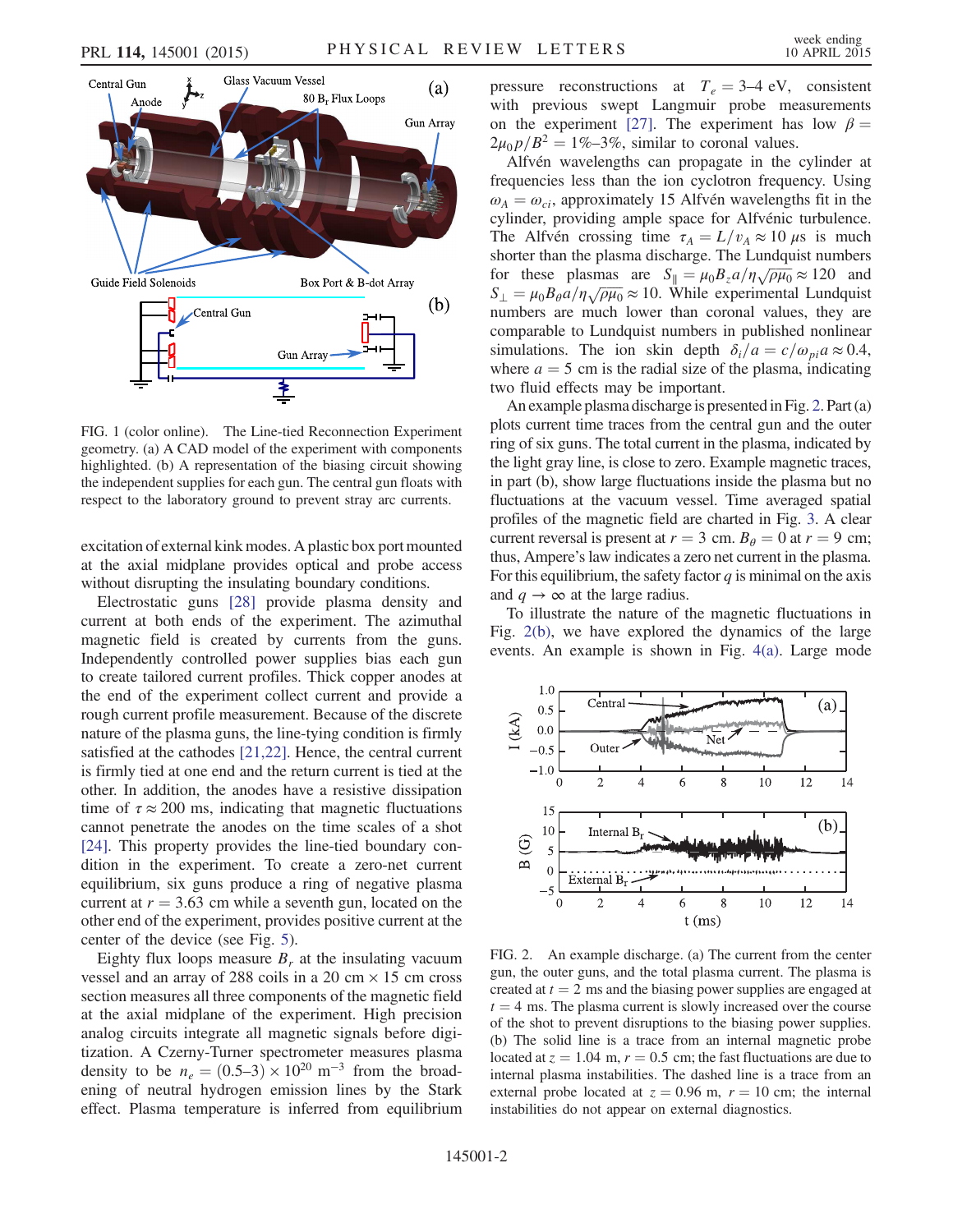<span id="page-2-1"></span>

FIG. 3. An example zero-net Current equilibrium. (a) The measured  $\Delta B_z$ ,  $B_\theta$ , and pressure profiles. Note that  $B_\theta = 0$  at the edge of the vessel. The plasma is roughly isothermal, pressure gradients are due to decreased density at the plasma edge. (b) The current density with the reversal at 3 cm and the steep  $q$  profile.

activity occurs in the center of the plasma but the external magnetic array exhibits no  $m = 1$  activity above the noise floor. The mode exhibits exponential growth, but flattens from  $-8$  to  $-4$   $\mu$ s. This may be noise or nonlinear physics, so two exponentials are fit to find the growth rate. Both growth rates  $\gamma a/v_A = 0.027 \pm 0.006$  and  $\gamma a/v_A =$  $0.036 \pm 0.005$  are consistent with the linear growth rate of the ideal MHD internal kink mode in plasmas with zero-net-current equilibria [\[9,10,14\].](#page-4-13)

Figure [5\(a\)](#page-2-0) presents a two-dimensional measurement of the plasma equilibrium [\[29\]](#page-4-14). While the plasma current is sourced from discrete guns, the current is azimuthally smoothed at the center of the experiment. The  $m = 1$ eigenstructure of the mode is clearly visible in Fig. [5\(b\)](#page-2-0). Additionally, a strong current sheet occurs at  $(x, y) =$  $(-1, 4)$  cm. This spike in the current density, lasting for  $\approx$  6  $\mu$ s, is approximately 1.1–1.5 cm thick and 6  $\pm$  1 cm long at the axial location of the array. Less coherent, higher order structures are also routinely observed.

<span id="page-2-2"></span>

FIG. 4. A reconnection event. The solid black line in (a) is the  $m = 1$  component of  $B_r(r = 0)$ . Exponentials are fit for  $-20 <$  $t < -8 \mu s$  and  $-20 < t < 0 \mu s$  to find mode growth rates. The  $m = 1$  component of the external magnetic array [dotted line in (a)] is below the noise floor. (b) shows the sharp increase in safety factor at the peak of the  $m = 1$  mode.

When the  $m = 1$  mode reaches its peak amplitude, the safety factor at the center of the plasma begins to rise, as shown in Fig. [4\(b\).](#page-2-2) This is consistent with the redistribution of current expected in a magnetic reconnection event. In total, approximately 40% of the nonpotential magnetic energy is dissipated by this event. Figure [6](#page-3-0) graphs the current profile measured by (a) the internal array, and (b) the segmented anode, 20  $\mu$ s before and after the peak of the mode. There is a large drop in plasma current at the axis of the machine but very little change at the boundary of the experiment.

The growth rate, eigenstructure, and reconnection dynamics presented here are consistent with simulations of the ideal MHD internal kink mode in a zero net current plasma [\[10,12,13,15,16,30\].](#page-4-6) Unfortunately, this event does not match expected stability criteria:  $q = 1.9 \pm 0.2 \gg$  $q_{\text{crit}} = 0.5{\text{-}}0.6$  [\[9,10,14,31\]](#page-4-13). Resistivity can destabilize the line-tied kink mode but the effect is not strong enough to explain these data [\[32\]](#page-4-15). Similarly, linear NIMROD [\[33\]](#page-4-16) simulations (not shown) indicate that the Hall effect can destabilize the kink by 5%–10%, and is also not enough to

<span id="page-2-0"></span>

FIG. 5 (color online). (a) The time-averaged current density. While the plasma current is sourced at discrete locations, currents have merged azimuthally prior to reaching the probe array. (b) The current perturbation at the peak of the  $m = 1$  activity. The  $m = 1$  perturbation is clear, as is evidence for a current sheet at  $(x, y) = (-1, 4)$  cm.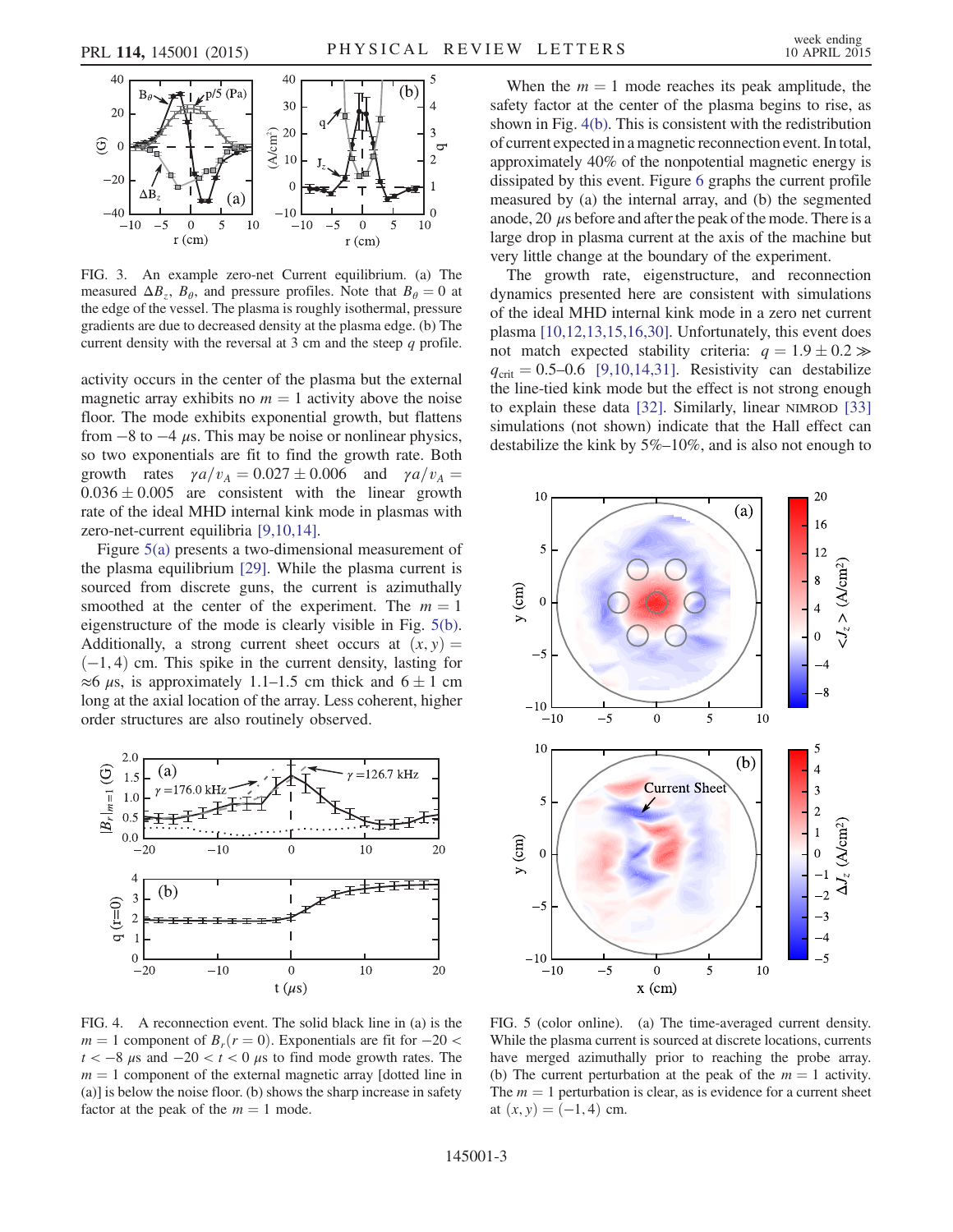<span id="page-3-0"></span>

FIG. 6. The current profile 20  $\mu$ s before (black) and after (gray) the crash shown in Fig. [4](#page-2-2). (a) shows a fit to the internal magnetic data measured 1.04 m from the guns. Notice how the central current density decreases by a factor of 2. Error on the fit is  $+/-2$  A/cm<sup>2</sup>. (b) shows the current profile measured at the anode (2.08 m from the guns) of the experiment. The drop in the central current is much lower.

explain the data. An analysis of 2078 reconnection events in the data shows no critical instability conditions. These events display a wide range of safety factors ( $q = 1.2-3$ ), current sheet sizes ( $L = < 1-6$  cm), and energy dissipation  $(10\% - 80\%)$ .

Instead of an internal kink mode, these events may be self-organized turbulent structures. An aggregated power spectrum in Fig. [7](#page-3-1) shows a clear  $f^{-5/3}$  spectrum. Measurements of the wave number spectrum are consistent with  $k_{\perp}^{-5/3}$  (not shown), but have large uncertainty due to limited spatial resolution. This spectrum indicates a turbulent cascade to some dissipation scale. This fluctuation pi

<span id="page-3-1"></span>

FIG. 7. The power spectrum of the magnetic field calculated with the Morlet wavelet. The dashed line indicates  $f^{-5/3}$ , matching the data. Additionally, two coherent modes rise above the background spectrum. The lower frequency mode is the plasma rotation due to  $\overrightarrow{E} \times \overrightarrow{B}$  drifts. The higher frequency mode might be drift-Alfvén activity and is beyond the scope of this work.

twb .45wspectrum, combined with the large spread in reconnection dynamics we observe, indicates that the plasma is in a fully turbulent state. The experiment exhibits turbulence very early in the plasma discharge [as shown in Figure [2\(b\)](#page-1-1)] which may be seeded by fluctuations in the guns. Interestingly, turbulence seems to relax the equilibrium, preventing the equilibrium from reaching linear instability.

This picture of turbulent relaxation is qualitatively consistent with recent simulations by Rappazzo et al. [\[30\]](#page-4-17). In those simulations, magnetically driven turbulence stochastically dissipates magnetic energy at a variety of scales. These turbulent reconnection events relax the coronal loop, raising the safety factor and stabilizing the kink mode for the duration of the simulation. These turbulent reconnection events heat the corona, similar to the Parker model of nanoflares [\[34,35\].](#page-4-18)

These results are the first demonstration of the zero-netcurrent equilibrium in the laboratory. These data are also the first unambiguous demonstration of internal modes driving three-dimensional reconnection in a line-tied plasma. Bergerson et al. [\[21\]](#page-4-9) presented evidence of the internal kink mode in a line-tied screw pinch with a monotonic current profile, but no internal diagnostics were available for those experiments. The lack of internal data left some ambiguity on the internal and external nature of the observed mode [\[23\].](#page-4-19)

Many reconnection events in this plasma are clearly turbulent structures. At this point it is difficult to determine if the larger  $m = 1$  modes observed are the result of an internal kink with a modified stability criterion or if they are also self-organized turbulent structures. Turbulent reconnection events likely heat the plasma, but current temperature diagnostics are limited by sensitivity. While the experimental boundary conditions match the corona, the current drive in the experiment may not react to reconnection events the same way that the corona does. This may change the statistical nature of turbulence in the experiment. Future work will investigate these turbulent statistics to understand mode stability, nonlinear evolution, and plasma heating. Current experimental capabilities do not measure the three-dimensional topology of reconnection events and turbulence. Additional probes at other z locations will allow measurements of field lines and the threedimensional structure of reconnection events.

This work is supported by U.S. Department of Energy Grant No. DE-SC0008708 and by National Science Foundation Grant No. 0903900. We wish to thank Hanto Ji, Jon Jara-Almonte, John Sarff, and Darren Craig for assistance in the design of the internal probe array and analog integrators. We also wish to acknowledge the many individuals of the University of Wisconsin Plasma Physics Group and the Center for Magnetic Self-Organization (CMSO) who have provided their guidance, support, and time to our work.